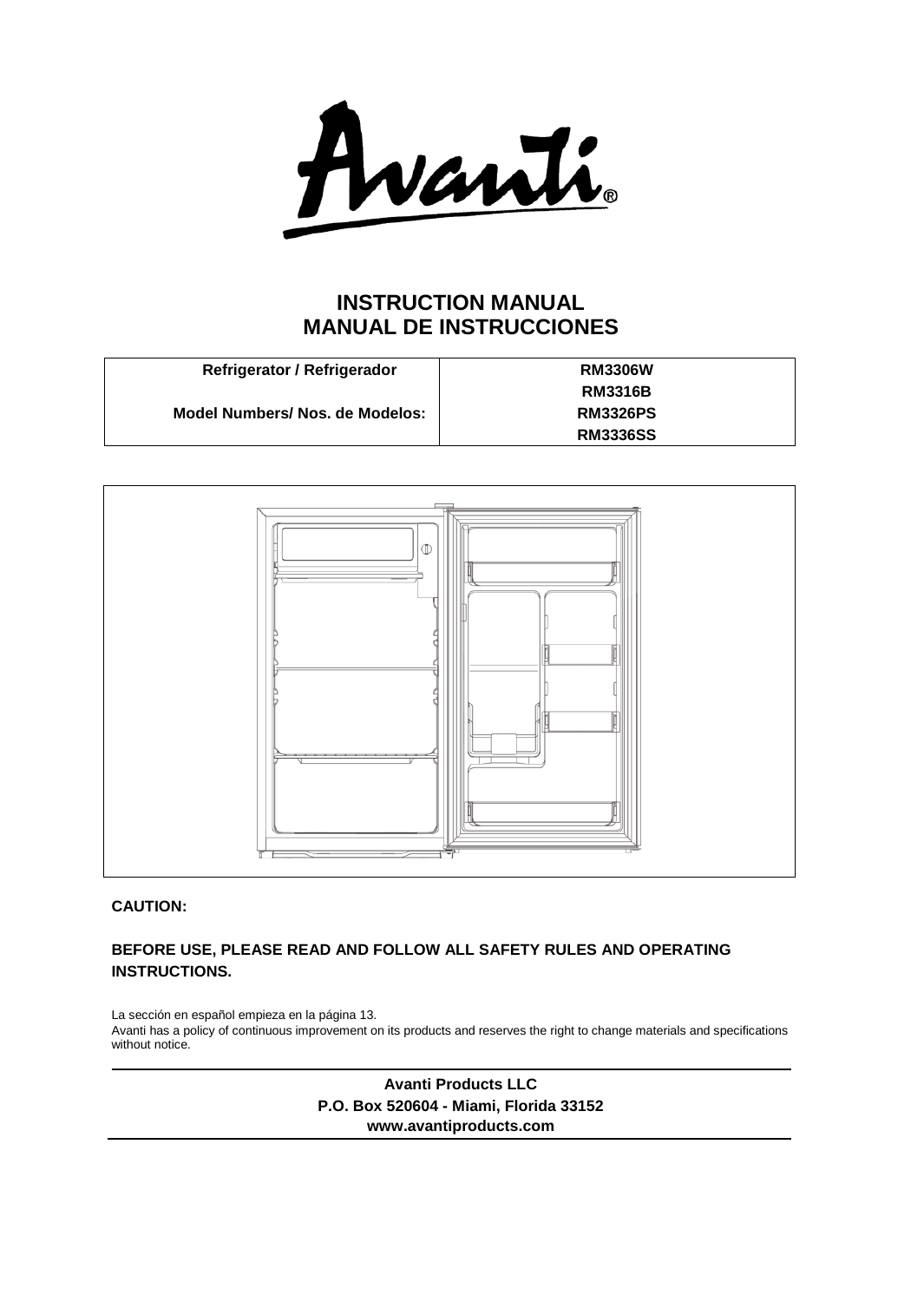# Table of Contents

| <b>Refrigerator Safety</b>                     | 3         |
|------------------------------------------------|-----------|
| <b>Important Safeguides</b>                    | 4         |
| Help Us Help You                               | 5         |
| <b>Important Safety Instructions</b>           | 6         |
| Installation Instructions                      | 6         |
| <b>Before Using Your Refrigerator</b>          | 6         |
| Installation of Your Refrigerator              | 6         |
| <b>Electrical Connection</b>                   | 7         |
| Parts and Features                             | 8         |
| <b>Operating Your Appliance</b>                | 8         |
| <b>Temperature Control</b>                     | 8         |
| Care and Maintenance                           | 9         |
| Reversing the Door of Your Refrigerator        | 9         |
| <b>Cleaning Your Appliance</b>                 | 9         |
| Maintenance of Your Appliance                  | 9         |
| Moving Your Refrigerator                       | 9         |
| <b>Energy Saving Tips</b>                      | 9         |
| <b>Troubleshooting Guide</b>                   | 10        |
| Service for Your Appliance                     | 11        |
| Wiring Diagram                                 | 11        |
| Your Avanti Products Warranty                  | 12        |
| Instrucciones en Español                       | $13 - 14$ |
| Registration Information and Registration Card | 15        |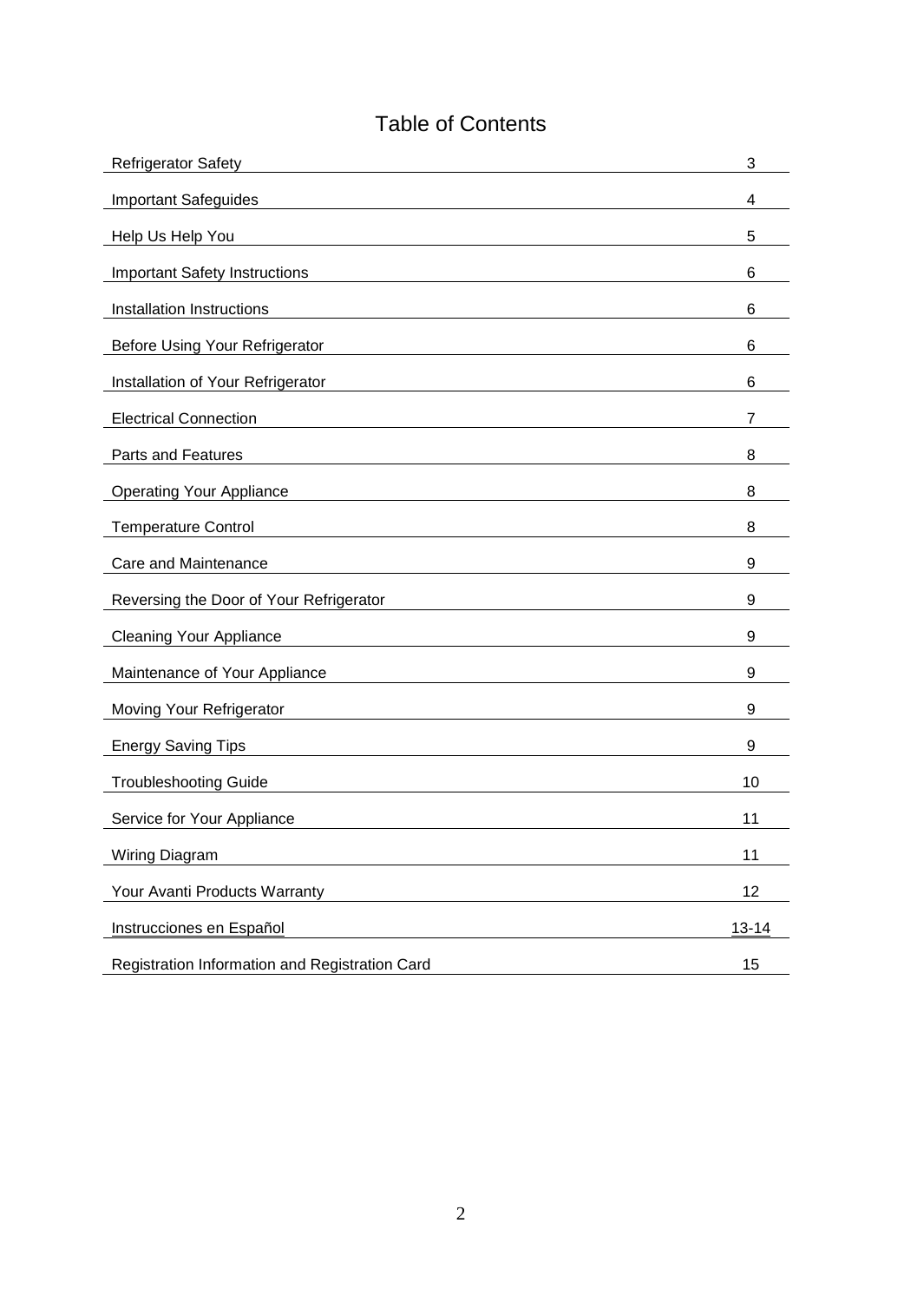# **REFRIGERATOR SAFETY**

## **Your safety and the safety of others are very important.**

We have provided many important safety messages in this manual for your appliance. Always read and obey all safety messages.



 This is the Safety Alert Symbol. This symbol alerts you to potential hazards that can kill or injure you and others. All safety messages will follow the Safety Alert Symbol and either the words" DANGER", "WARNING" or "CAUTION".

DANGER Panger means that failure to heed this safety statement may result in severe personal injury or death.

WARNING Marning means that failure to heed this safety statement may result in extensive product damage, serious personal injury, or death.

CAUTION Caution means that failure to heed this safety statement may result in minor or moderate personal injury, property or equipment damage.

All safety messages will alert you to know what the potential hazard is, tell you how to reduce the chance of injury, and let you know what can happen if the instructions are not followed.

# **REFRIGERANT GAS WARNINGS**

**DANGER - Risk of fire or explosion. Flammable refrigerant used. DO NOT use mechanical devices to defrost refrigerator. DO NOT puncture refrigerant tubing.** *DANGER - Risque d'incendie ou d'explosion. Réfrigérant inflammable utilisé. Ne pas utiliser de dispositifs mécaniques pour réfrigérateur à dégivrage. Ne pas percer la tuyauterie du réfrigérant* **DANGER - Risk of fire or explosion. Flammable refrigerant used. To be repaired only by trained service personnel. DO NOT puncture refrigerant tubing.** *DANGER - Risque d'incendie ou d'explsion. Réfrigérant inflammable utilisé. Pour être réparé que par du peronnel qualifié.Ne pas percer la tuyauterie du réfrigérant.* **CAUTION - Risk of fire or explosion. Flammable refrigerant used. Consult repair manual / owner's guide before attempting to service this product. All safety precautions must be followed.** *AVERTISSEMENT - Risque d'incendie ou d'explosion. Réfrigérant inflammable utilisé. Consultez réparation manuelle / propriétaire, guide avant d' essayer de réparer ce produit. Toutes les précautions doivent être suivies.* **CAUTION - Risk of fire or explosion. Dispose of property in accordance with federal or local regulations. Flammable refrigerant used.** *AVERTISSEMENT - Risque d'incendie ou d'explosion. Aliéner des biens conformément à la réglementation fedérale ou locale. Réfrigérant inflammable utilisé.* **CAUTION - Risk of fire or explosion due to puncture of refrigerant tubing; Follow handling instructions carefully. Flammable refrigerant used.** *AVERTISSEMENT - Risque d'incendie ou d'explosion dus à la perforation des tuyaux de fluide réfrigérant, suivez attentivement les instructions remise. Réfrigérant inflammable utilisé*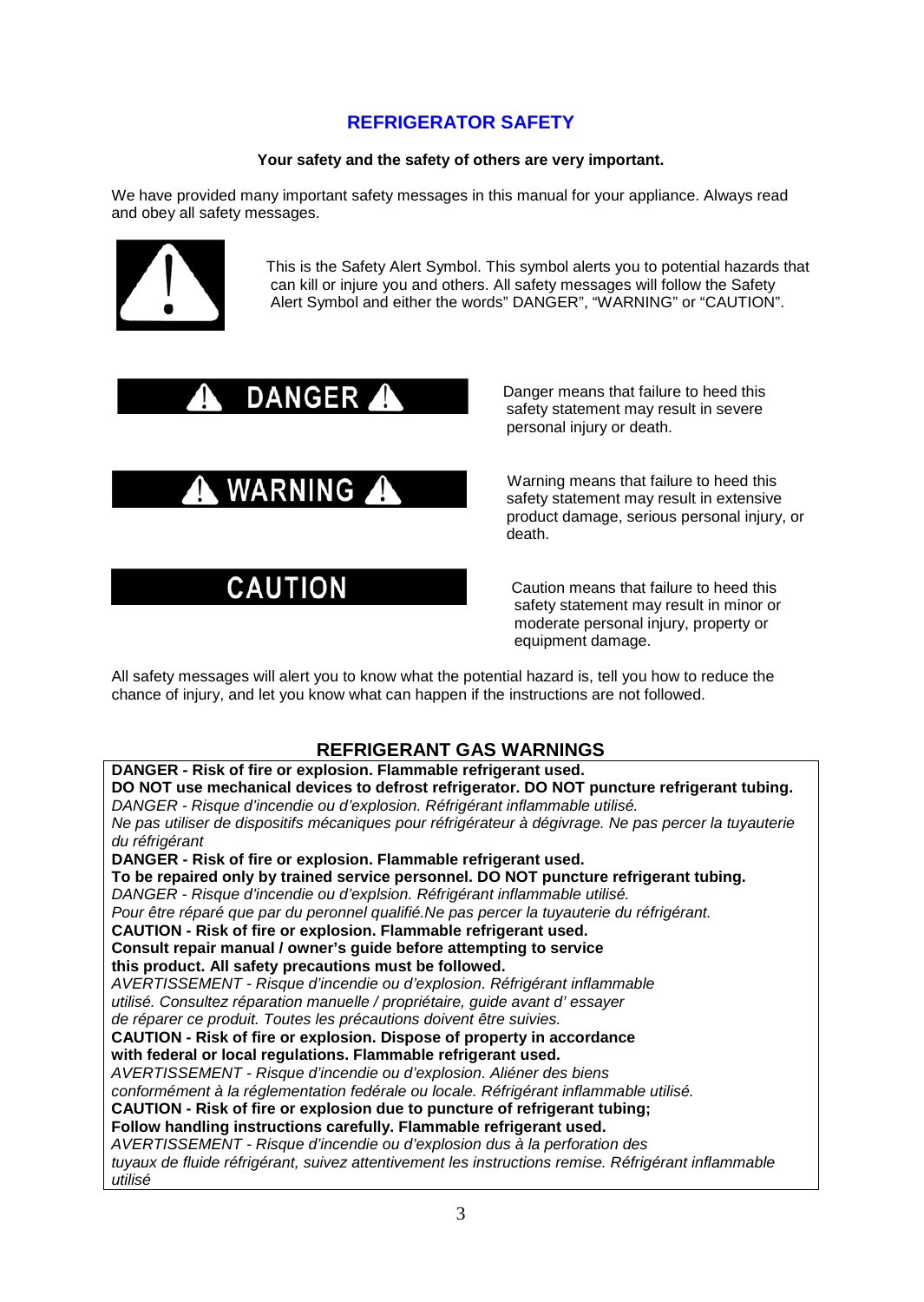

# **IMPORTANT SAFEGUIDES**

 Before the refrigerator is used, it must be properly positioned and installed as described in this manual, so read the manual carefully. To reduce the risk of fire, electrical shock or injury when using the refrigerator, follow basic precautions, including the following:



- Plug into a grounded 3-prong outlet, do not remove grounding prong, do not use an adapter, and do not use an extension cord.
- It is recommended that a separate circuit, serving only your refrigerator be provided. Use receptacles that cannot be turned off by a switch or pull chain.
- Never clean refrigerator parts with flammable fluids. These fumes can create a fire hazard or explosion. And do not store or use gasoline or other flammable vapors and liquids in the vicinity of this or any other appliance. The fumes can create a fire hazard or explosion.
- Before proceeding with cleaning and maintenance operations, make sure the power line of the unit is disconnected.
- Do not connect or disconnect the electric plug when your hands are wet.
- Unplug the refrigerator or disconnect power before cleaning or servicing. Failure to do so can result in electrical shock or death.
- Do not attempt to repair or replace any part of your refrigerator unless it is specifically recommended in this manual. All other servicing should be referred to a qualified technician.



FOLLOW WARNING CALL OUTS BELOW ONLY WHEN APPLICABLE TO YOUR MODEL

- Use two or more people to move and install refrigerator. Failure to do so can result in back or other injury.
- To ensure proper ventilation for your refrigerator, the front of the unit must be completely unobstructed. Choose a well-ventilated area with temperatures above 60°F (16° C) and below 90°F (32°C). This unit must be installed in an area protected from the elements, such as wind, rain, water spray or drips.
- The refrigerator should not be located next to ovens, grills or other sources of high heat.
- The refrigerator must be installed with all electrical, water and drain connections in accordance with state and local codes. A standard electrical supply (115 V AC only, 60 Hz), properly grounded in accordance with the National Electrical Code and local codes and ordinances is required.
- Do not kink or pinch the power supply cord of refrigerator.
- The fuse (or circuit breaker) size should be 15 amperes.
- It is important for the refrigerator to be leveled in order to work properly. You may need to make several adjustments to level it.
- All installation must be in accordance with local plumbing code requirements.
- Make certain that the pipes are not pinched or kinked or damaged during installation.
- Check for leaks after connection.
- Never allow children to operate, play with or crawl inside the refrigerator.
- Although the unit has been tested at the factory, due to long-term transit and storage, the first batch of cubes must be discarded.
- Do not use solvent-based cleaning agents or abrasives on the interior. These cleaners may damage or discolor the interior.
- Do not use this apparatus for other than its intended purpose.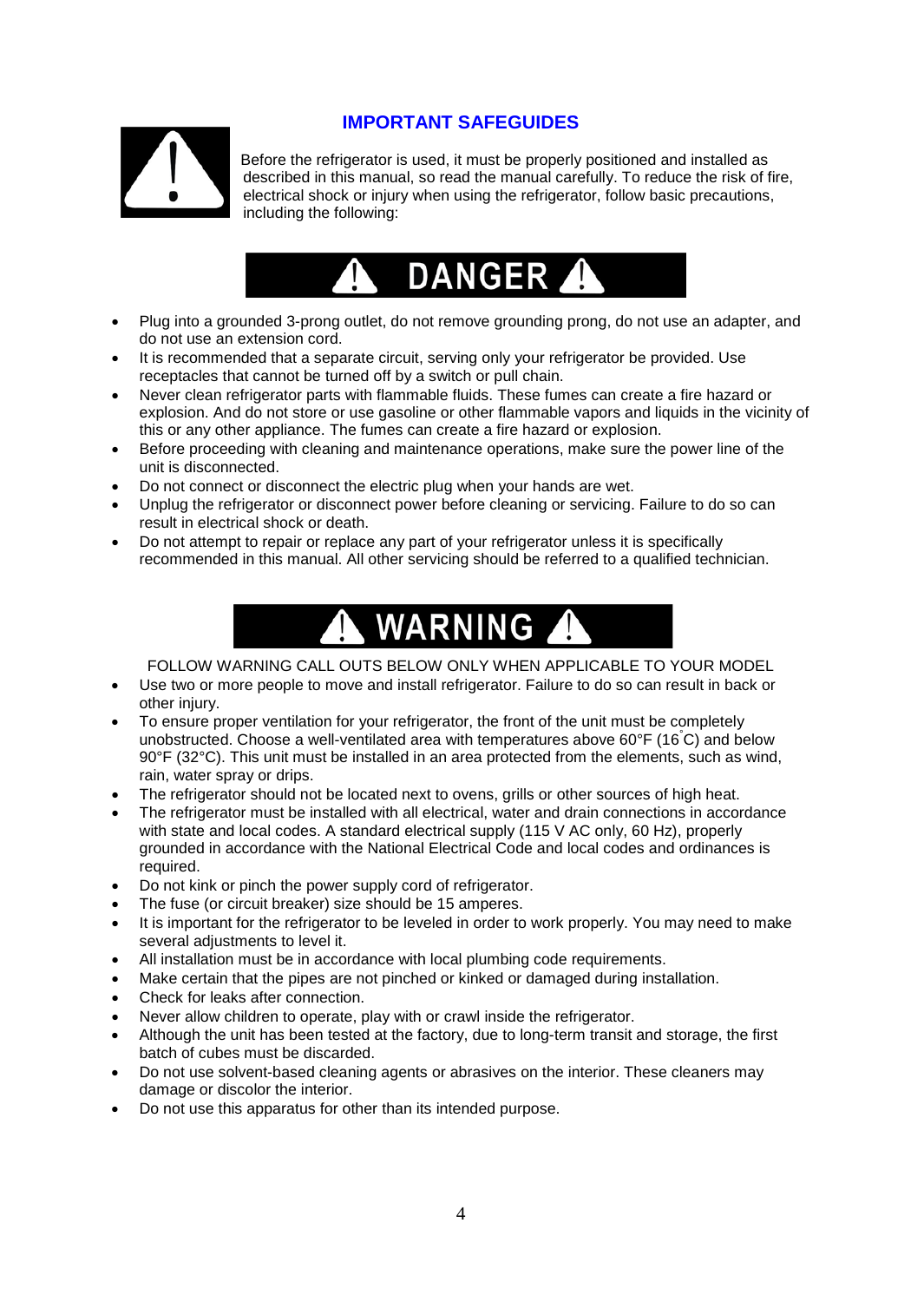# **HELP US HELP YOU...**

## **Read this guide carefully.**

It is intended to help you operate and maintain your new appliance properly.

Keep it handy to answer your questions. If you don't understand something or your need more help, please call:

#### **Avanti Customer Service 800-220-5570**

Keep proof of original purchase date (such as your sales slip) with this guide to establish the warranty period.

# **CAUTION:**

THIS APPLIANCE IS NOT DESIGNED FOR THE STORAGE OF MEDICINE OR OTHER MEDICAL PRODUCTS.

## **Write down the model and serial numbers.**

You'll find them on a plate located on the inside left wall the appliance.

\_\_\_\_\_\_\_\_\_\_\_\_\_\_\_\_\_\_\_\_\_\_\_\_\_\_\_\_\_\_\_\_\_\_\_\_

Please write these numbers here:

Date of Purchase

\_\_\_\_\_\_\_\_\_\_\_\_\_\_\_\_\_\_\_\_\_\_\_\_\_\_\_\_\_\_\_\_\_\_\_\_ Model Number

## Serial Number

Use these numbers in any correspondence or service calls concerning your appliance.

\_\_\_\_\_\_\_\_\_\_\_\_\_\_\_\_\_\_\_\_\_\_\_\_\_\_\_\_\_\_\_\_\_\_\_\_

If you received a damaged appliance, immediately contact the dealer (or builder) that sold you the appliance.

Save time and money. Before you call for service, check the Troubleshooting Guide. It lists causes of minor operating problems that you can correct yourself.

## **IF YOU NEED SERVICE**

We're proud of our service and want you to be pleased. If for some reason you are not happy with the service you receive, here are some steps to follow for further help.

FIRST, contact the people who serviced your appliance. Explain why you are not pleased. In most cases, this will solve the problem.

NEXT, if you are still not pleased, write all the details, including your telephone number, and send to:

> **Customer Service Avanti Products 10880 NW 30 Street Miami, FL 33172**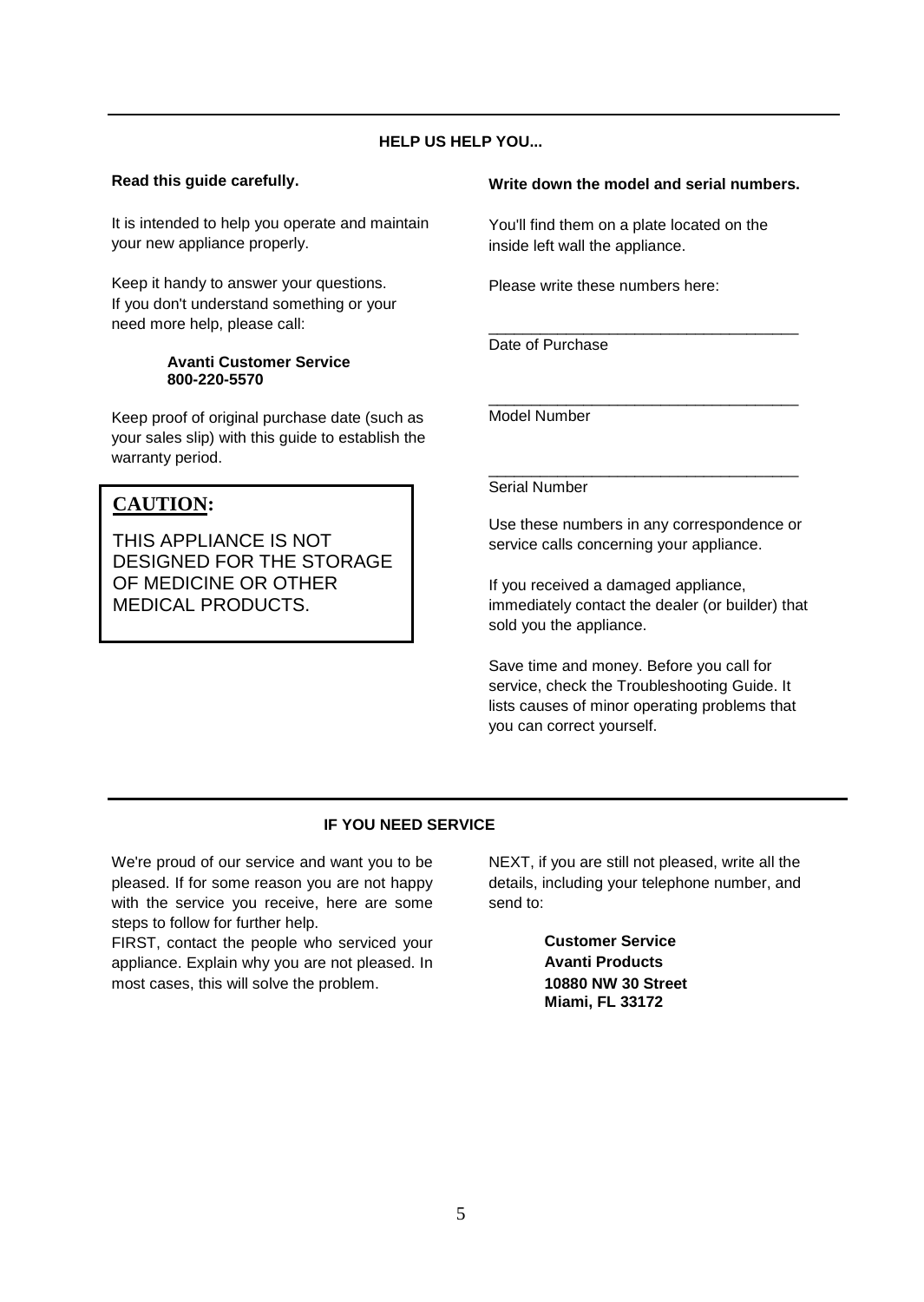## **Important Safety Instructions**

| $\n  N WARNING N\n$ | To reduce the risk of fire, electrical shock,<br>or injury when using your refrigerator,<br>follow these basic precautions: |
|---------------------|-----------------------------------------------------------------------------------------------------------------------------|
|                     |                                                                                                                             |

- Read all instructions before using the refrigerator.
- **DANGER or WARNING:** Risk of child entrapment.
- **Before you throw away your old refrigerator or freezer:** Take off the doors. Leave the shelves in place so that children may not easily climb inside.
- Never allow children to operate, play with, or crawl inside the refrigerator.
- Never clean refrigerator parts with flammable fluids. The fumes can create a fire hazard or explosion.
- Do not store or use gasoline or any other flammable vapors and liquids in the vicinity of this or any other refrigerator. The fumes can create a fire hazard or explosion.

-Save these instructions-

## **INSTALLATION INSTRUCTIONS**

## **Before Using Your Refrigerator**

- Remove the exterior and interior packing.
- Check to be sure you have all of the following parts:
	- 1 Water drip tray
	- 2 Storage shelves ( 1 Full size / 1 Half size)
	- 1 Ice cube tray
	- 1 Instruction manual
- Before connecting the refrigerator to the power source, let it stand upright for approximately 2 hours. This will reduce the possibility of a malfunction in the cooling system from handling during transportation.
- Clean the interior surface with lukewarm water using a soft cloth.

## **Installation of Your Refrigerator**

- **Place your refrigerator-freezer on a floor that is strong enough to support the refrigerator- freezer when it is fully loaded. To level your refrigerator-freezer, adjust the leveling legs at the bottom of unit.**
- **Allow 5 inches of space between the back and sides of the unit, which allows the proper air circulation to cool the compressor and condenser.**
- Place your refrigerator on a floor that is strong enough to support the refrigerator when it is fully loaded. To level your refrigerator, adjust the front legs at the bottom of the refrigerator.
- Locate the refrigerator away from direct sunlight and sources of heat (stove, heater, radiator, etc.). Direct sunlight may affect the acrylic coating and heat sources may increase electrical consumption. Extreme cold ambient temperatures may also cause the refrigerator not to perform properly.
- Avoid locating the refrigerator in moist areas.
- Plug the refrigerator into an exclusive, properly installed-grounded wall outlet. Do not under any circumstances cut or remove the third (ground) prong from the power cord. Any questions concerning power and/or grounding should be directed toward a certified electrician or an authorized Avanti Products service center.
- After plugging the appliance into a wall outlet, allow the unit to cool down for 2-3 hours before placing food in the refrigerator compartment.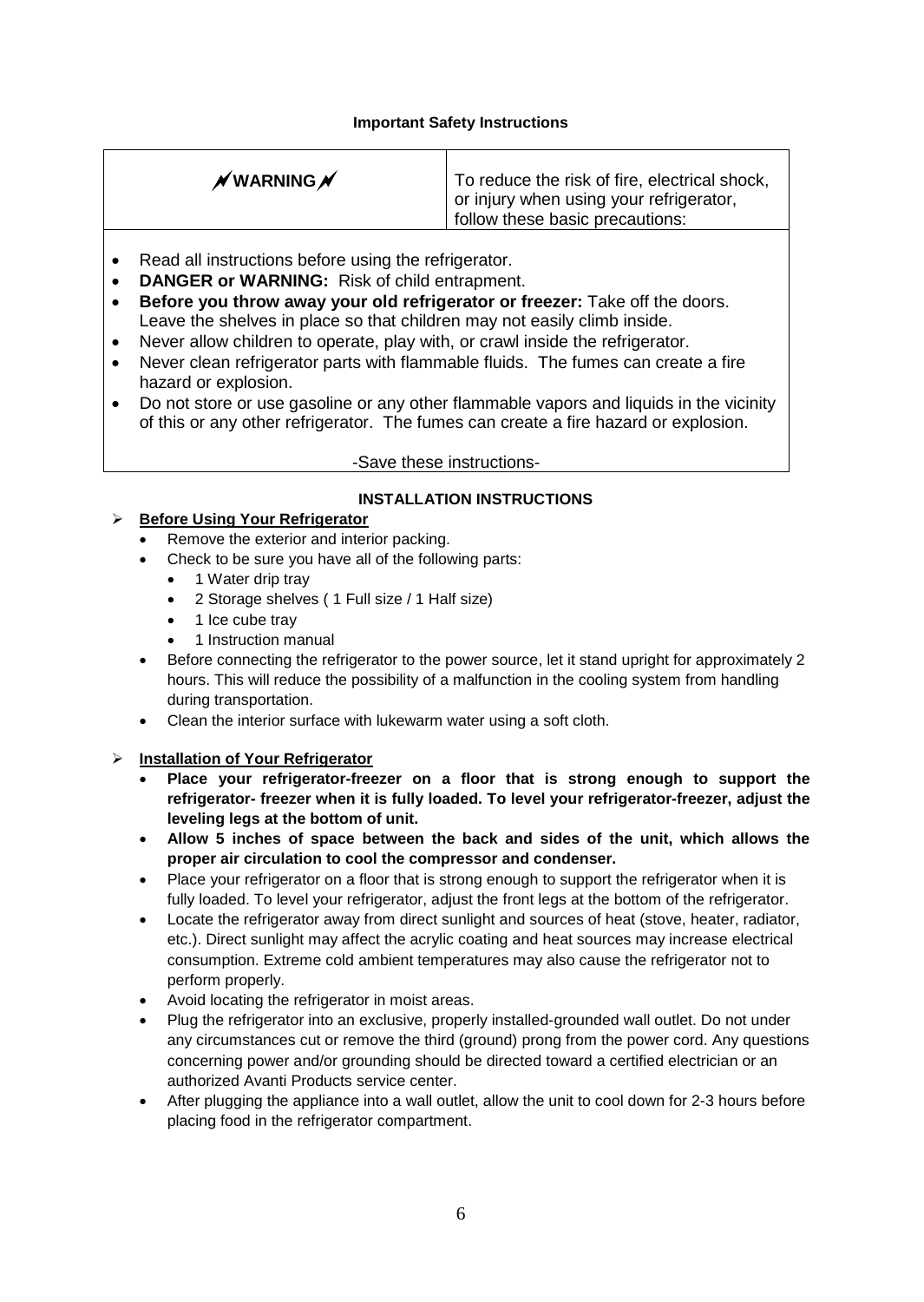# **ELECTRICAL CONNECTION**

# **Warning**

Improper use of the grounded plug can result in the risk of electrical shock. If the power cord is damaged, have it replaced by an authorized Avanti Products service center.

This appliance should be properly grounded for your safety. The power cord of this appliance is equipped with a three-prong plug which mates with standard three prong wall outlets to minimize the possibility of electrical shock.

Do not under any circumstances cut or remove the third ground prong from the power cord supplied. For personal safety, this appliance must be properly grounded.

This appliance requires a standard 115/120 Volt AC ~/60Hz electrical ground outlet with three-prong. Have the wall outlet and circuit checked by a qualified electrician to make sure the outlet is properly grounded. When a standard 2-prong wall outlet is encountered, it is your responsibility and obligation to have it replaced with a properly grounded 3-prong wall outlet.

The cord should be secured behind the appliance and not left exposed or dangling to prevent accidental injury.

The appliance should always be plugged into its own individual electrical outlet which has a voltage rating that matches the rating label on the appliance. This provides the best performance and also prevent overloading house wiring circuits that could cause a fire hazard from overheated. Never unplug the appliance by pulling the power cord. Always grip the plug firmly and pull straight out from the receptacle. Repair or replace immediately all power cords that have become frayed or otherwise damaged. Do not use a cord that shows cracks or abrasion damage along its length or at either end. When moving the appliance, be careful not to damage the power cord.

# **EXTENSION CORD**

Because of potential safety hazards under certain conditions, it is strongly recommended that you do not use an extension cord with this appliance. However, if you must use an extension cord it is absolutely necessary that it be a UL/CUL-Listed, 3-wire grounding type appliance extension cord having a grounding type plug and outlet and that the electrical rating of the cord be 115 volts and at least 10 amperes.

# **SURGE PROTECTOR**

Most electrical appliances use a series of electric control boards to operate. These boards are very susceptible to power surges and could be damaged or destroyed.

If the appliance is going to be used in an area or if your city / country is prone to power surges / outages; it is suggested that you use a power surge protector for all electrical devices / appliances you use. The surge protector that you select must have a surge block high enough to protect the appliance it is connected to. If you have any questions regarding the type and size of surge protector needed contact a licensed electrician in your area.

Damages due to power surges are not considered a manufacturer covered defect and will void your product warranty.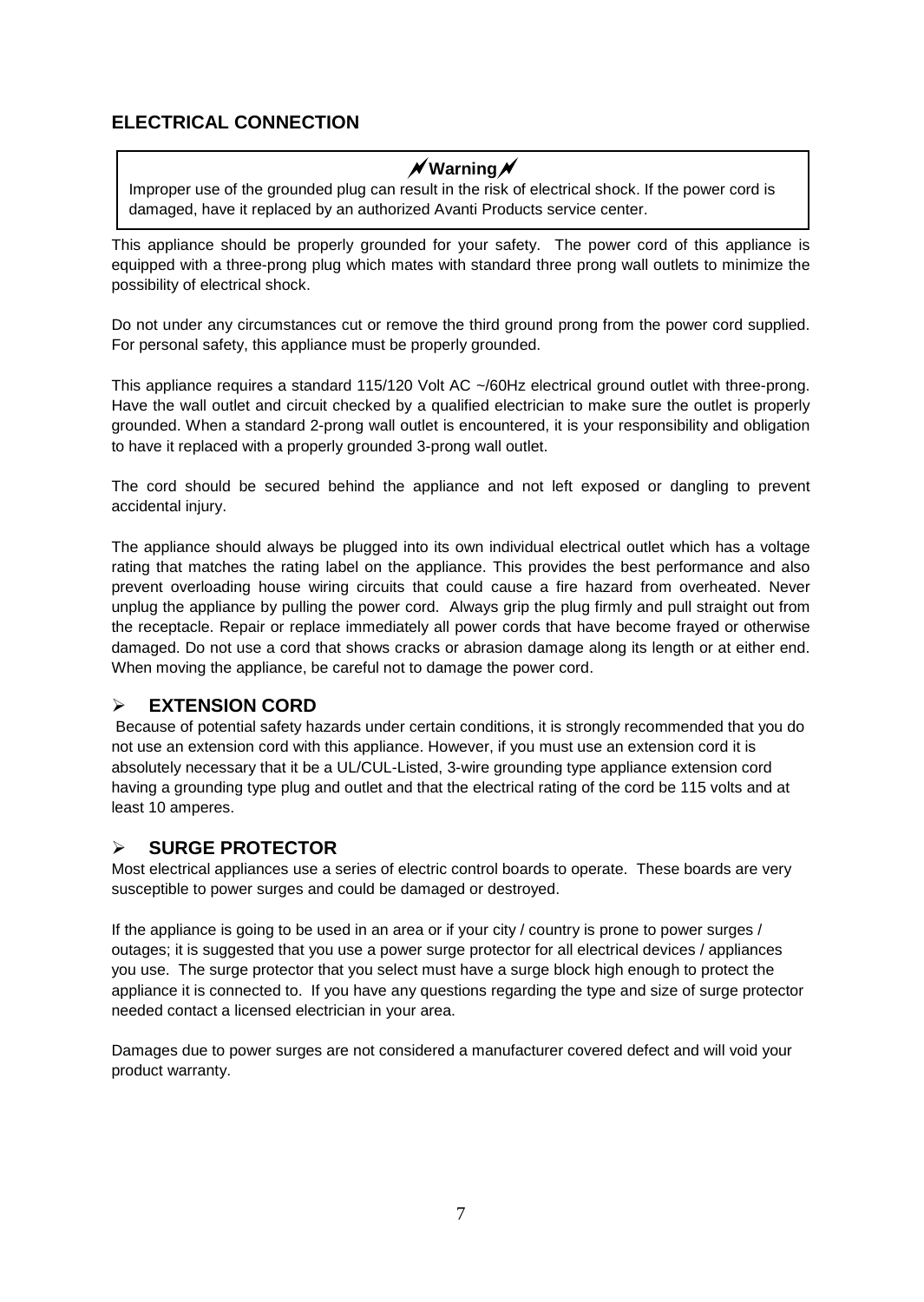**PARTS & FEATURES**



# **OPERATING YOUR REFRIGERATOR**

# **Setting the Temperature Control**

- To control the internal temperature, adjust the control dial according to the ambient temperature or purpose of use.
- The first time you turn the unit on, set the temperature control to "5."
- The range of the temperature control is from position "0" to "5." After 24 to 48 hours, adjust the temperature control to the setting that best suites your needs. The setting of "3" or "4" should be correct for home or office refrigerator use.

## **NOTE:**

If the unit is unplugged, has lost power, or turned off; you must wait 3 to 5 minutes before restarting the unit. If you attempt to restart before this time delay, the refrigerator will not start.

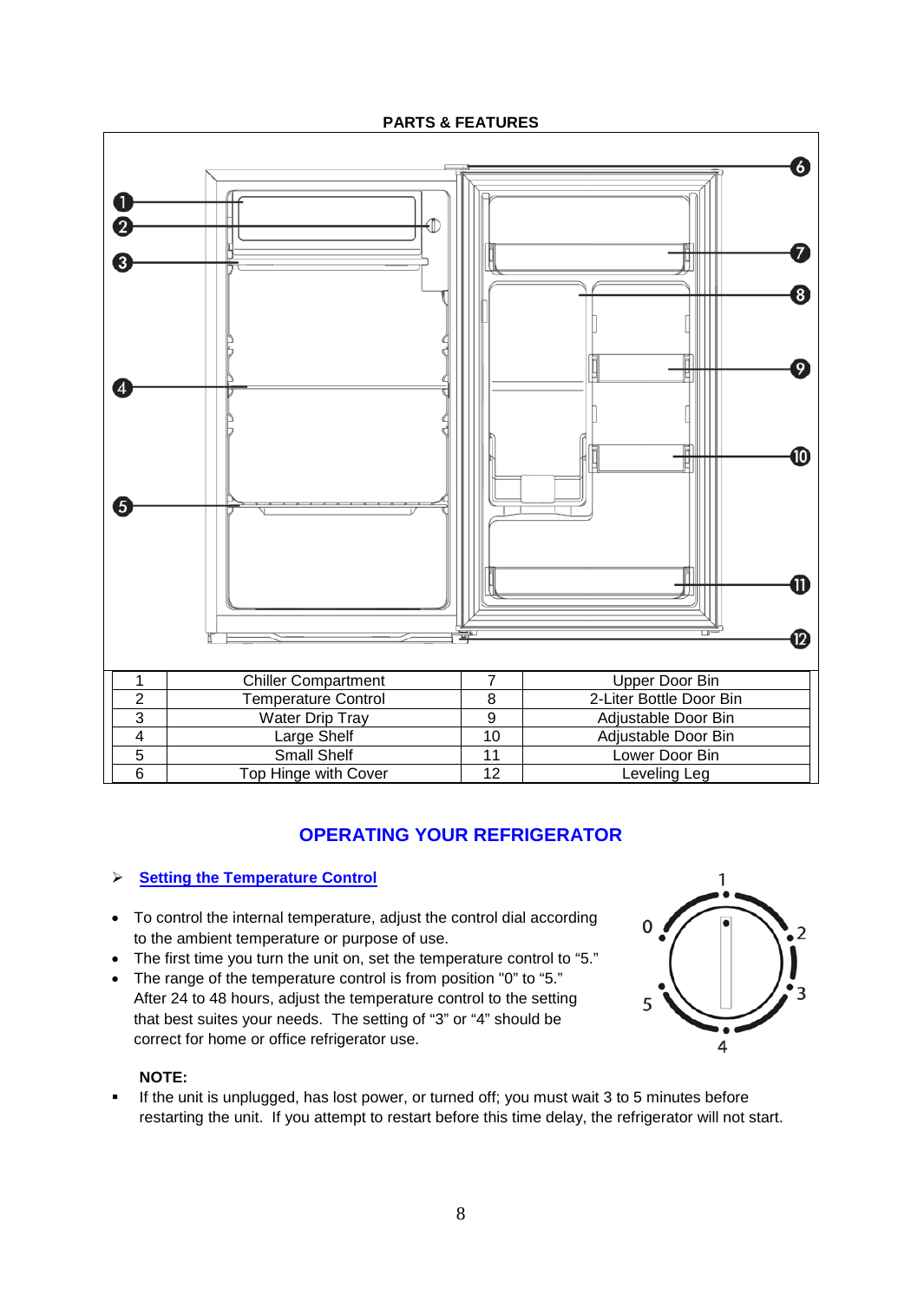# **CARE AND MAINTENANCE**

## **Reversing the Door Swing of Your Refrigerator**

This appliance has the capability of the door opening from either the left or right side. The unit is delivered to you with the door opening from the left side. Should you desire to reverse the opening direction, please call service for reversal instructions.

## **Using Your Ice Cube Tray**

- Recommended thermostat setting for ice making is the maximum setting, 5.
- Fill the ice cube tray two-thirds full with cold water or with any liquid suitable for freezing and place the tray on the floor of the freezer to freeze properly.
- Be sure the bottom of the tray is dry, otherwise it may stick to the floor of the freezer.
- The best method of releasing ice cubes from the tray is to hold the tray under cold tap water for a second.
- To eject ice cubes from the tray, place over an ice bucket and twist slightly.



## **Cleaning Your Refrigerator**

- Turn the temperature control to "0", unplug the refrigerator, and remove the food, shelves, and trays.
- Wash the inside surfaces with a warm water and baking soda solution. The solution should be about 2 tablespoons of baking soda to a quart of water.
- Wash the shelves and trays with a mild detergent solution.
- The outside of the refrigerator should be cleaned with mild detergent and warm water.
- Wring excess water out of the sponge or cloth before cleaning the area of the controls, or any electrical parts.
- Wash the outside cabinet with warm water and mild liquid detergent. Rinse well and wipe dry with a clean soft cloth.

## **Vacation Time**

- **Short vacations:** Leave the refrigerator operating during vacations of less than three weeks.
- **Long vacations:** If the appliance will not be used for several months, remove all food and unplug the power cord. Clean and dry the interior thoroughly. To prevent odor and mold growth, leave the door open slightly: blocking it open if necessary.

## **Moving Your Refrigerator**

- Remove all the food.
- Securely tape down all loose items inside your refrigerator.
- Turn the front leveling legs up to the base to avoid damage.
- Tape the door shut.
- Be sure the refrigerator stays secure in the upright position during transportation. Also protect the outside of refrigerator with a blanket, or similar item.

#### **Energy Saving Tips**

- The refrigerator should be located in the coolest area of the room, away from heat producing appliances, and out of the direct sunlight.
- Let hot foods cool to room temperature before placing in the refrigerator. Overloading the refrigerator forces the compressor to run longer.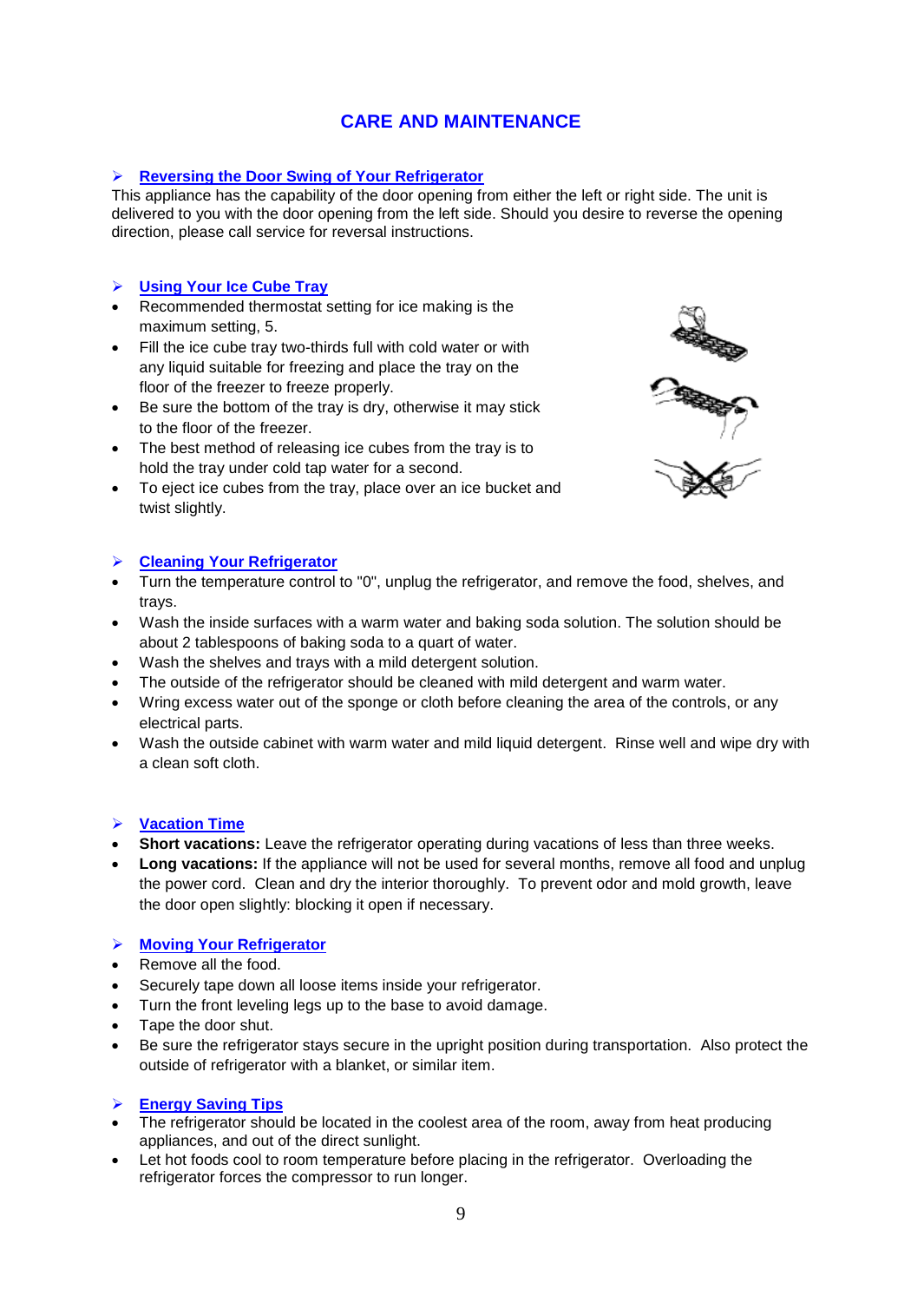- Be sure to wrap foods properly, and wipe containers dry before placing them in the refrigerator. This cuts down on frost build-up inside the refrigerator.
- Refrigerator storage bin should not be lined with aluminum foil, wax paper, or paper toweling. Liners interfere with cold air circulation, making the refrigerator less efficient.
- Organize and label food to reduce door openings and extended searches. Remove as many items as needed at one time, and close the door as soon as possible.

## **PROBLEMS WITH YOUR REFRIGERATOR?**

You can solve many common refrigerator problems easily, saving you the cost of a possible service call. Try the suggestions below to see if you can solve the problem before calling the servicer.

| <b>PROBLEM</b>                                 | <b>POSSIBLE CAUSE</b>                              |
|------------------------------------------------|----------------------------------------------------|
|                                                | Not plugged in.                                    |
| Refrigerator does not operate or cool.         | Temperature Control Knob is in the "0" position.   |
|                                                | The circuit breaker tripped or a blown fuse.       |
|                                                | The room temperature is hotter than normal.        |
|                                                | A large amount of food has been added to the       |
|                                                | refrigerator.                                      |
|                                                | The door is opened too often.                      |
| Turns on and off frequently.                   | The door is not closed completely.                 |
|                                                | The temperature control is not set correctly.      |
|                                                | The door gasket does not seal properly.            |
|                                                | The refrigerator does not have the correct         |
|                                                | clearances.                                        |
| Vibrations.                                    | Check to assure that the refrigerator is level.    |
|                                                | The rattling noise may come from the flow of the   |
| The refrigerator seems to make too much noise. | refrigerant, which is normal.                      |
|                                                | As each cycle ends, you may hear gurgling          |
|                                                | sounds caused by the flow of refrigerant in your   |
|                                                | refrigerator.                                      |
|                                                | Contraction and expansion of the inside walls      |
|                                                | may cause popping and crackling noises.            |
|                                                | The refrigerator is not level.                     |
|                                                | The refrigerator is not level.                     |
| The door will not close properly.              | The door was reversed and not properly installed.  |
|                                                | The gasket is dirty.                               |
|                                                | The shelves, bins, or baskets are out of position. |

## **TROUBLESHOOTING GUIDE**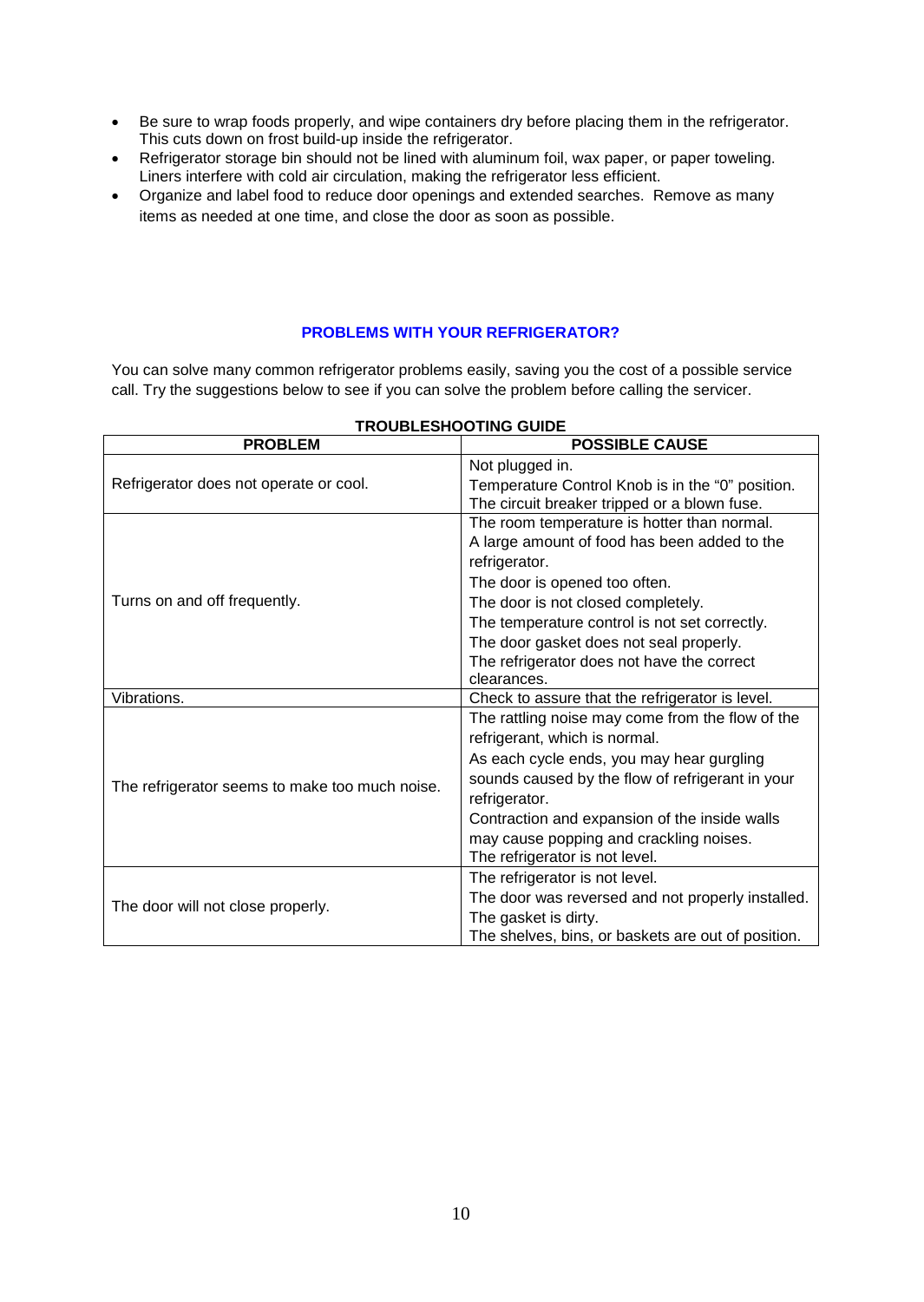### **SERVICE FOR YOUR REFRIGERATOR**

We are proud of our customer service organization and the network of professional service technicians that provide service on your Avanti refrigerators. With the purchase of your Avanti refrigerator, you can have the confidence that if you ever need additional information or assistance, the Avanti Products Customer Service Team will be here for you. Just call us toll-free.

| <b>AVANTI PRODUCTS CUSTOMER SERVICES</b> |  |  |  |  |
|------------------------------------------|--|--|--|--|
|------------------------------------------|--|--|--|--|

| <b>Product Information</b> | Whatever your questions are about our products,    |
|----------------------------|----------------------------------------------------|
| 800-323-5029               | help is available.                                 |
| Part Orders                | You may order parts and accessories that will be   |
| 800-220-5570               | delivered directly to your home by personal        |
|                            | check, money order, Master Card, or Visa.          |
| In-Home Repair Service     | An Avanti Products authorized service center will  |
| 800-220-5570               | provide expert repair service, scheduled at a time |
|                            | that is convenient for you. Our trained servicers  |
|                            | know your refrigerator inside and out.             |



C<sup>\*</sup>: The capacitor is optional according to different compressor model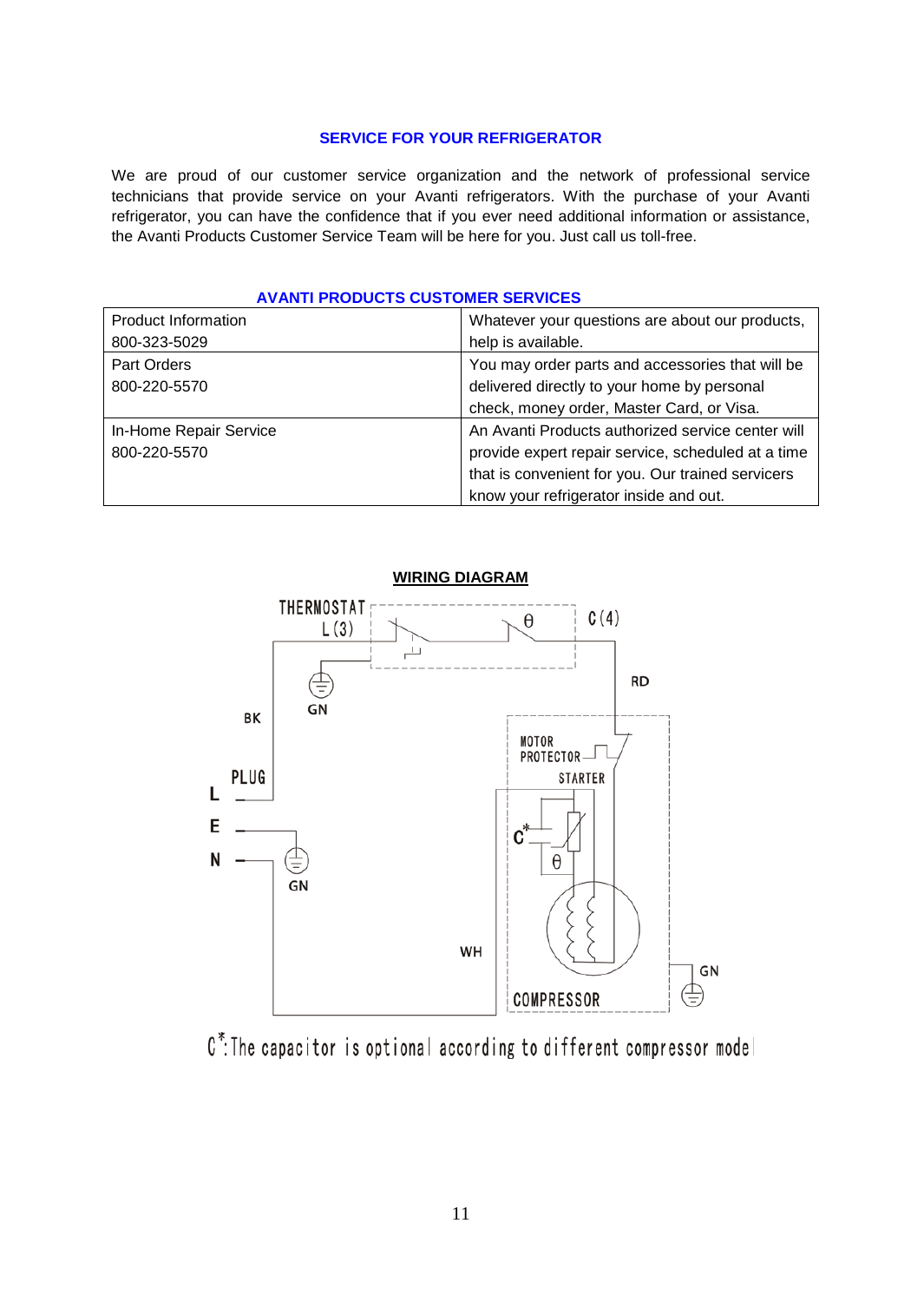| warranty. | YOUR AVANTI PRODUCTS<br><b>WARRANTY</b> | Staple your sales receipt here. Proof of original<br>purchase date is needed to obtain service under |
|-----------|-----------------------------------------|------------------------------------------------------------------------------------------------------|
|-----------|-----------------------------------------|------------------------------------------------------------------------------------------------------|

| WHAT IS COVERED - LIMITED ONE-YEAR WARRANTY<br>Avanti Products warrants that the product is free from defects in materials and/or workmanship for a period of<br>twelve (12) months from the date of purchase by the original owner. The foregoing timeline begins to run upon<br>the date of purchase, and shall not be stalled, tolled, extended, or suspended for any reason whatsoever unless<br>described in detail in the warranty document. For one year from the date of purchase by the original owner,<br>Avanti products will, at its option, repair or replace any part of the product which proves to be defective in<br>material or workmanship under normal use. Avanti Products will provide you with a reasonably similar product<br>that is either new or factory refurbished. During this period Avanti Products will provide all parts and labor<br>necessary to correct such defects free of charge, so long as the product has been installed and operated in<br>accordance with the written instructions in this manual. In rental or commercial use, the warranty period is 90<br>days. All Avanti appliances of 4.2 cubic feet capacity or less must be brought/sent to the appliance service<br>center for repair. |                                                                                                                                                                                                                                                                                                                                                                                                                                                                                                                                                                                                                                                        |  |
|----------------------------------------------------------------------------------------------------------------------------------------------------------------------------------------------------------------------------------------------------------------------------------------------------------------------------------------------------------------------------------------------------------------------------------------------------------------------------------------------------------------------------------------------------------------------------------------------------------------------------------------------------------------------------------------------------------------------------------------------------------------------------------------------------------------------------------------------------------------------------------------------------------------------------------------------------------------------------------------------------------------------------------------------------------------------------------------------------------------------------------------------------------------------------------------------------------------------------------------------|--------------------------------------------------------------------------------------------------------------------------------------------------------------------------------------------------------------------------------------------------------------------------------------------------------------------------------------------------------------------------------------------------------------------------------------------------------------------------------------------------------------------------------------------------------------------------------------------------------------------------------------------------------|--|
| LIMITED SECOND THROUGH FIFTH YEAR WARRANTY<br>For the second through the fifth year from the date of original purchase, Avanti Products will provide a<br>replacement compressor free of charge due to a failure. You are responsible for the service labor and freight<br>charges. In rental or commercial use, the limited compressor warranty is one year and nine months. Costs<br>involved to move the product to the service center and back to the user's home, as maybe required, are the<br>user's responsibility.                                                                                                                                                                                                                                                                                                                                                                                                                                                                                                                                                                                                                                                                                                                  |                                                                                                                                                                                                                                                                                                                                                                                                                                                                                                                                                                                                                                                        |  |
| WARRANTY EXCLUSIONS / WHAT IS NOT COVERED:<br>The warranty coverage described herein excludes all defects or damage that are not the direct fault of Avanti<br>Products, including without limitation, one or more of the following:                                                                                                                                                                                                                                                                                                                                                                                                                                                                                                                                                                                                                                                                                                                                                                                                                                                                                                                                                                                                         |                                                                                                                                                                                                                                                                                                                                                                                                                                                                                                                                                                                                                                                        |  |
| • A failure to comply with any applicable state, local, city, or county electrical, plumbing and/or building codes,<br>regulations, or laws, including failure to install the product in strict conformity with local fire and building codes<br>and regulations.<br>• Any external, elemental and/or environmental forces and factors, including without limitation, rain, wind, sand,<br>floods, fires, mud slides, freezing temperatures, excessive moisture or extended exposure to humidity,<br>lightning, power surges, structural failures surrounding the appliance, and acts of God.                                                                                                                                                                                                                                                                                                                                                                                                                                                                                                                                                                                                                                                |                                                                                                                                                                                                                                                                                                                                                                                                                                                                                                                                                                                                                                                        |  |
| • Content losses of food or other content due to<br>spoilage.<br>• Incidental or consequential damages<br>• Parts and labor costs for the following will not be<br>considered as warranty:<br>Evaporator doors, door springs, and/or frames.<br>Inner door panels, door shelves, door rails,<br>and/or door supports.<br>Light bulbs and/or plastic housing.<br>Plastic cabinet liners.<br>Punctured evaporator that voids the warranty on<br>the complete sealed system.                                                                                                                                                                                                                                                                                                                                                                                                                                                                                                                                                                                                                                                                                                                                                                    | • Shipping and handling costs associated with the<br>replacement of the unit.<br>• Repairs performed by unauthorized servicers.<br>• Service calls that are related to external problems,<br>such as abuse, misuse, inadequate electrical<br>power, accidents, fire, floods, or any other acts of<br>God.<br>• Failure of the product if it is used for other than it<br>intended purpose.<br>• The warranty does not apply outside the<br>Continental USA.<br>• Surcharges including but not limited to, any after<br>hour, weekend, or holiday service calls, tolls, ferry<br>trip charges, or mileage expense for service calls to<br>remote areas. |  |
| In no event shall Avanti Products have any liability or responsibility whatsoever for damage to surrounding<br>property, including cabinetry, floors, ceilings, and other structures and/or objects around the product. Also<br>excluded from this warranty are scratches, nicks, minor dents, and other cosmetic damages on external surfaces<br>and exposed parts; Products on which the serial numbers have been altered, defaced or removed; service visits<br>for customer education, or visits where there is nothing wrong with the product; correction of installation problems                                                                                                                                                                                                                                                                                                                                                                                                                                                                                                                                                                                                                                                      |                                                                                                                                                                                                                                                                                                                                                                                                                                                                                                                                                                                                                                                        |  |

## OUT OF WARRANTY PRODUCT

Avanti Products is under no obligation, at law or otherwise, to provide you with any concessions, including repairs, pro-rates, or product replacement, once this warranty has expired. *WARRANTY – REFRIGERATION - COMPRESSOR*

cabinetry, walls, floors, shelving etc., as well as the resetting of breakers or fuses.

(you are solely responsible for any structure and setting for the product, including all electrical, plumbing and/or other connecting facilities, for proper foundation/flooring, and for any alterations including without limitation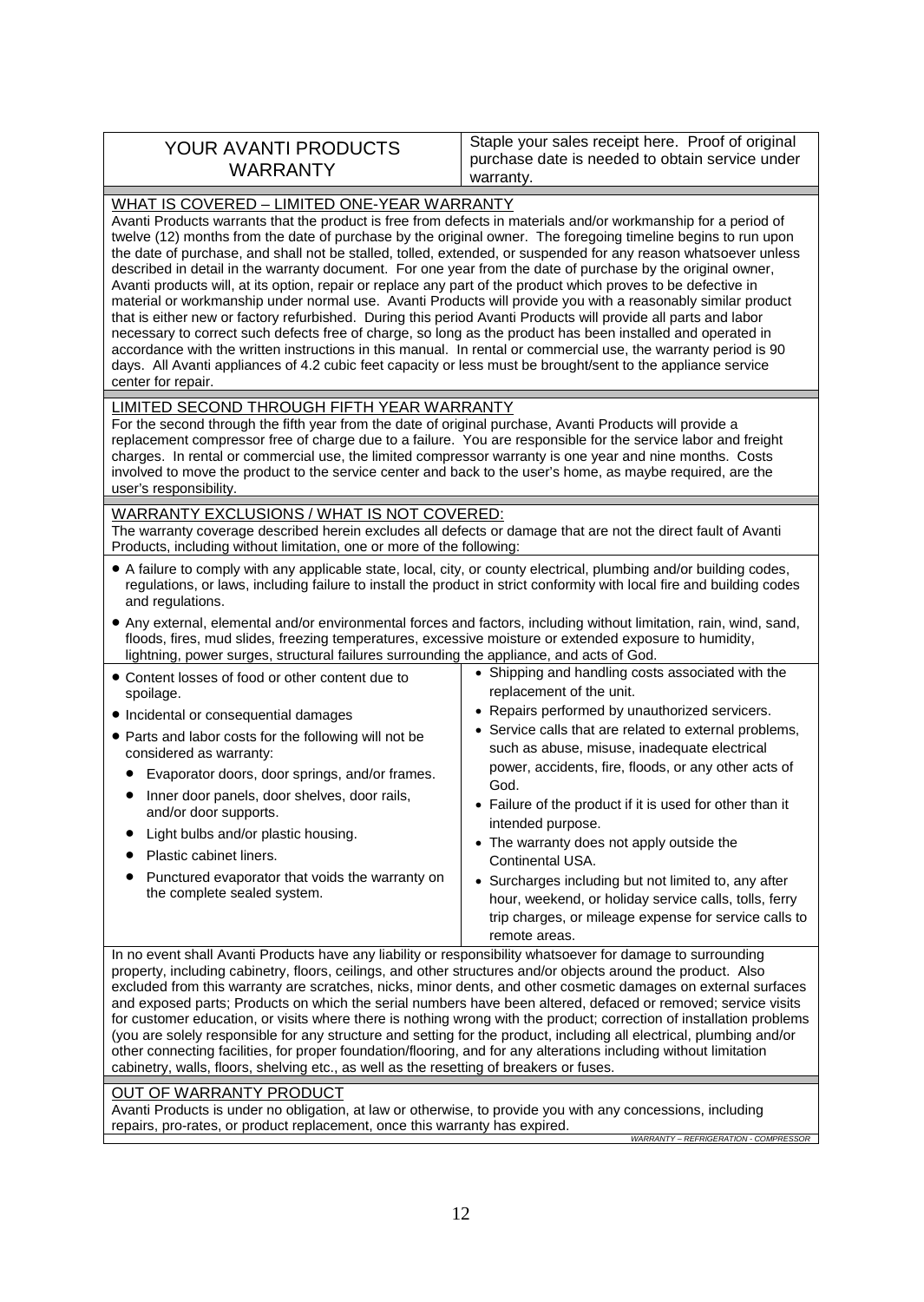## INSTRUCCIONES EN ESPANOL

## **INSTALACION**

Retire los accesorios de empaque (plásticos protectores, cartón y tiras engomadas). Limpie el exterior con un trapo suave y seco, y el interior con un trapo húmedo y tibio.

#### **UBICACION**

- 1. Seleccione un lugar con un piso firme y nivelado.
- 2. Su refrigerador requiere ventilación. Deje un espacio mínimo de ½" hacia arriba y los lados suficiente (5") en el respaldo para permitir la circulación de aire.
- 3. Evite luz directa del sol o calor. La luz directa del sol puede afectar la capa de pintura. Las fuentes de calor en su proximidad causarán un consumo mayor de electricidad.
- 4. Para un mejor desempeño, nivele el refrigerador utilizando las patas ajustables o tornillos niveladores. Para verificar el nivel, abra la puerta hasta la mitad, debe regresar sola.

#### **INSTRUCCIONES PARA LA CONEXION A TIERRA**

Este aparato electrodoméstico debe estar conectado a tierra. En caso de un cortocircuito eléctrico, la conexión a tierra reduce el riesgo de choque eléctrico proporcionando un cable de escape para la corriente eléctrica. Este aparato viene equipado con un cordón que posee un cable a tierra con un enchufe de conexión a tierra. Este enchufe debe estar conectado en un tomacorriente instalado correctamente y conectado a tierra.

#### **ADVERTENCIA**

El uso inadecuado del enchufe de conexión a tierra puede resultar en un riesgo de choque eléctrico. Consulte con un electricista si no comprende bien las instrucciones de conexión a tierra o si existe alguna duda sobre si el aparato está conectado a tierra correctamente.

## **NO USE UN CORDON DE EXTENSION ELECTRICA**

Use un tomacorriente de pared exclusivo. No conecte su refrigerador a cordones de prolongación eléctrica o junto a cualquier otro electrodoméstico en el mismo tomacorriente de pared.

#### **ADVERTENCIA IMPORTANTE:**

Un refrigerador vacío es una atracción muy peligrosa para los niños. Quite los sellos magnéticos, puertas o cerraduras de todo electrodoméstico que esté en uso.

#### **OPERACION**

Enchufe el cable a la toma de corriente, que debe ser 115-120v A/C, 10 AMP ó más.

Para evitar vibraciones, la caja debe estar bien nivelada. Su unidad tiene un solo control para regular la temperatura, este control se encuentra localizado en la parte superior derecha del compartimiento. Al conectar y encender su unidad, asegúrese de rotar el control de temperatura hacia la posición "5". Este control de temperatura puede variar desde "0" hasta la posición "5", después de haberse mantenido en la posición "5" por 24 o 48 horas aproximadamente, regrese el control de temperatura para ajustarlo a la posición que más se ajuste a sus necesidades. Por ejemplo la posición "3"o "4" sería apropiada para usar su unidad en su hogar u oficina.

Para apagar su unidad, simplemente rote el control de temperatura hacia la posición "0". Nota:

Rotando el control de temperatura hacia la posición "0", Usted solamente apaga el ciclo de enfriamiento, pero no desconecta su unidad de la fuente de corriente.

Si la unidad es desconectada de la pared o sufre una interrupción de electricidad, Usted siempre debe esperar por un aproximado de 3 a 5 minutos para poder encenderla de nuevo, de no hacerlo así, su unidad no comenzará a funcionar.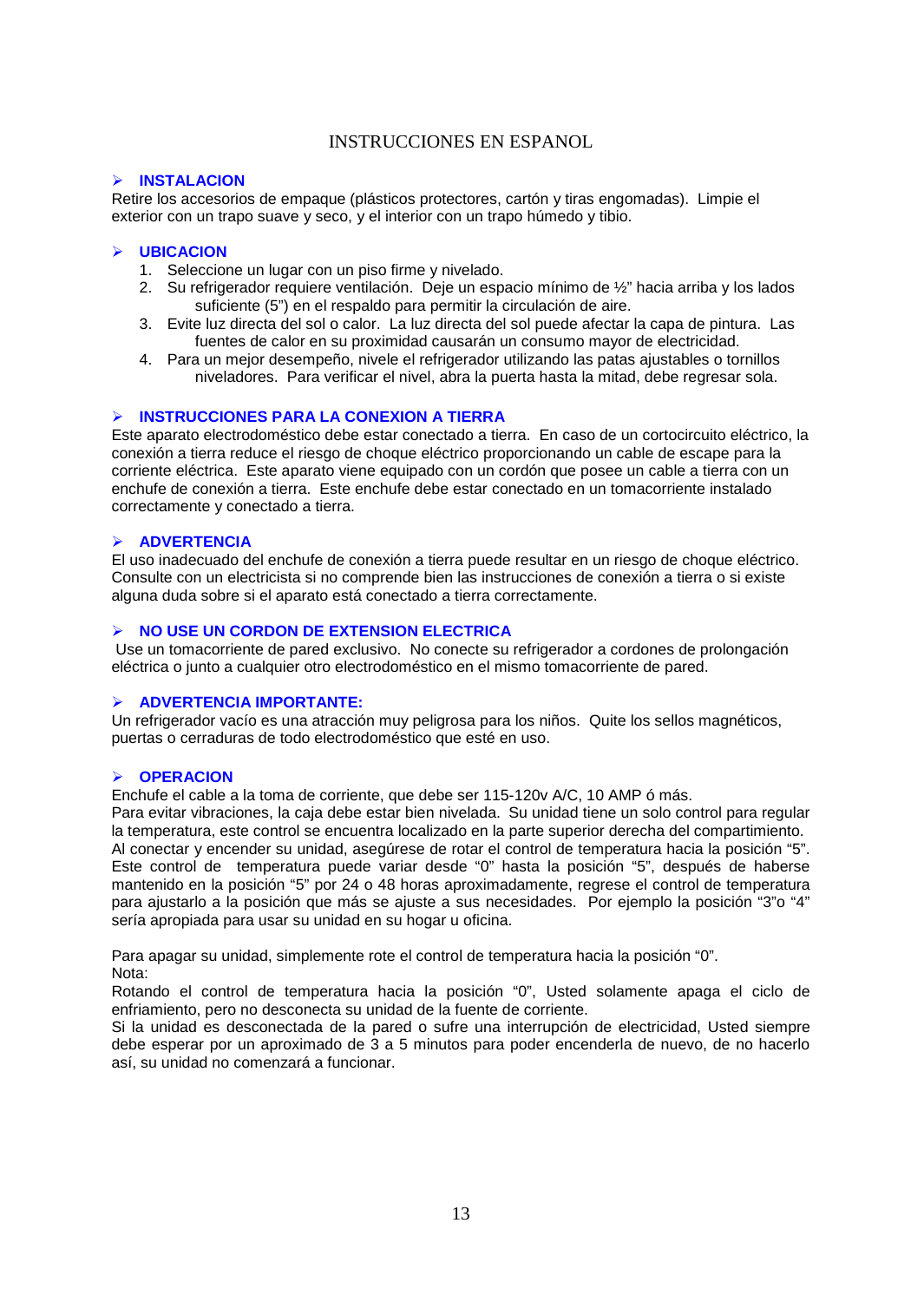## **CUIDADOS EN LOS PERIODOS DE AUSENCIA**

- Para cortos períodos de ausencia (menos de 21 días) el refrigerador podrá quedar funcionando. Coloque el botón de control de temperaturas en la posición "0".
- En períodos de ausencia más largos, se aconseja dejar el refrigerador limpio y desconectado.
- Saque todo lo que tenga adentro del refrigerador y haga la limpieza general.
- Deje la puerta entreabierta para que penetre el aire y así evitar la formación de olores.

## **ECONOMIA DE ENERGIA**

- Evite dejar por mucho tiempo la puerta abierta.
- Evite aperturas frecuentes de la puerta.
- Nunca coloque alimentos calientes dentro del refrigerador. Espere que estén a una temperatura ambiental.
- Coloque el botón de control de temperaturas en la posición adecuada.

## **SI USTED SE VA DE VACACIONES**

- Saque todos los artículos del refrigerador si Ud. se va de vacaciones por un mes o más.
- Desconecte el refrigerador del tomacorriente y limpie el refrigerador bien.
- Deje la puerta abierta para evitar la formación de olores, condensación o moho.

## **SI USTED SE MUDA**

- Desconecte el refrigerador del tomacorriente y limpie el refrigerador bien.
- Saque todas las partes movibles y empaquételas para que no se muevan durante la transportación.
- Cierre la puerta del refrigerador y séllela con cinta adhesiva.
- Asegúrese que el refrigerador va parado durante el viaje y cúbralo con una frazada.

## **COMO CAMBIAR LA DIRECCION DE APERTURA DE LA PUERTA**

En caso de que necesite cambiar el lado de apertura de la puerta, por favor consulte al servicio posventa de su localidad o al empleado que le vendió la unidad.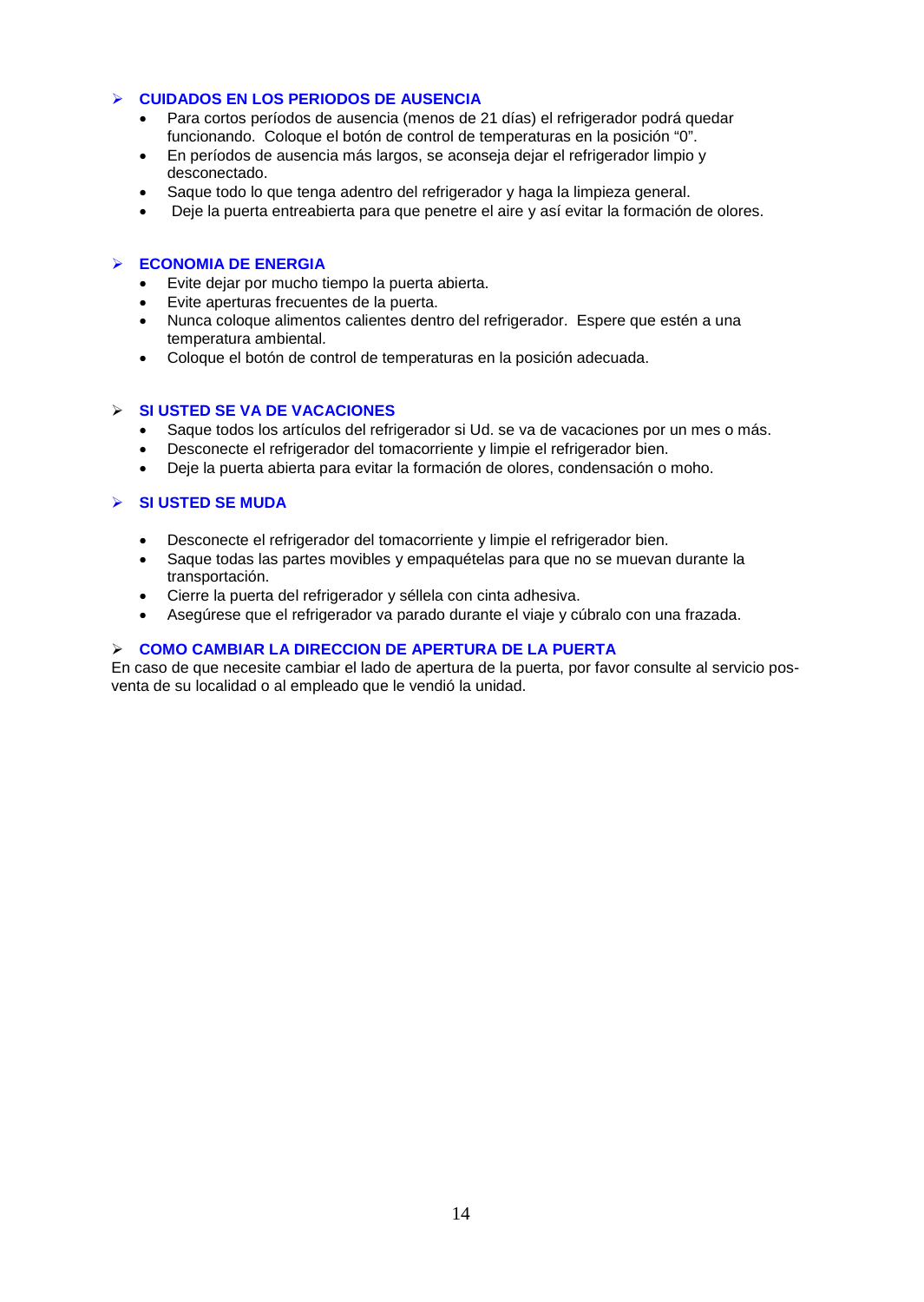# **Registration Information**

|                                                        | Thank you for purchasing this fine Avanti product. Please fill out this form and return it to the<br>following address within 100 days from the date of purchase and receive these important benefits:<br><b>Avanti Products LLC</b><br>P.O.Box 520604 - Miami, Florida 33152 |  |
|--------------------------------------------------------|-------------------------------------------------------------------------------------------------------------------------------------------------------------------------------------------------------------------------------------------------------------------------------|--|
| <b>Protect your product:</b><br>➤                      | We will keep the model number and date of purchase of your new Avanti product on file to<br>help you refer to this information in the event of an insurance claim such as fire or theft.                                                                                      |  |
| Promote better products:<br>your future needs.         | We value your input. Your responses will help us develop products designed to best meet                                                                                                                                                                                       |  |
|                                                        |                                                                                                                                                                                                                                                                               |  |
|                                                        | <b>Avanti Registration Card</b>                                                                                                                                                                                                                                               |  |
| Name                                                   | Model #<br>Serial #                                                                                                                                                                                                                                                           |  |
| <b>Address</b>                                         | Store / Dealer Name<br>Date Purchased                                                                                                                                                                                                                                         |  |
| City<br><b>State</b><br>Zip                            | E-mail Address                                                                                                                                                                                                                                                                |  |
| <b>Phone Number</b><br>Area Code                       | Occupation                                                                                                                                                                                                                                                                    |  |
| Did You Purchase An Additional Warranty                | As your Primary Residence, Do You:                                                                                                                                                                                                                                            |  |
| $\Box$ Extended                                        | $\Box$ Own<br>Rent                                                                                                                                                                                                                                                            |  |
| $\Box$ None                                            | Your Age:                                                                                                                                                                                                                                                                     |  |
| Reason for Choosing This Avanti Product:               | $\Box$ under 18<br>18-25<br>26-30<br>$\Box$<br>$\Box$                                                                                                                                                                                                                         |  |
| Please indicate the most important factors             | $\Box$ 31-35<br>$\Box$ 36-50 $\Box$ over 50                                                                                                                                                                                                                                   |  |
| That influenced your decision to purchase              | <b>Marital Status:</b>                                                                                                                                                                                                                                                        |  |
| this product:<br>$\Box$ Price                          | $\Box$ Married<br>$\Box$ Single                                                                                                                                                                                                                                               |  |
| $\Box$ Product Features                                | Is This Product Used In The:                                                                                                                                                                                                                                                  |  |
| $\Box$ Avanti Reputation                               | $\Box$ Home<br>$\Box$ Business                                                                                                                                                                                                                                                |  |
| $\Box$ Product Quality<br>□ Salesperson Recommendation | How Did You Learn About This Product:                                                                                                                                                                                                                                         |  |
| $\Box$ Other:                                          | $\Box$ Advertising                                                                                                                                                                                                                                                            |  |
| □ Friend / Relative Recommendation                     | □ In-Store Demo                                                                                                                                                                                                                                                               |  |
| $\Box$ Warranty                                        | $\Box$ Personal Demo                                                                                                                                                                                                                                                          |  |
| $\Box$ Other:                                          |                                                                                                                                                                                                                                                                               |  |
| Comments:                                              |                                                                                                                                                                                                                                                                               |  |